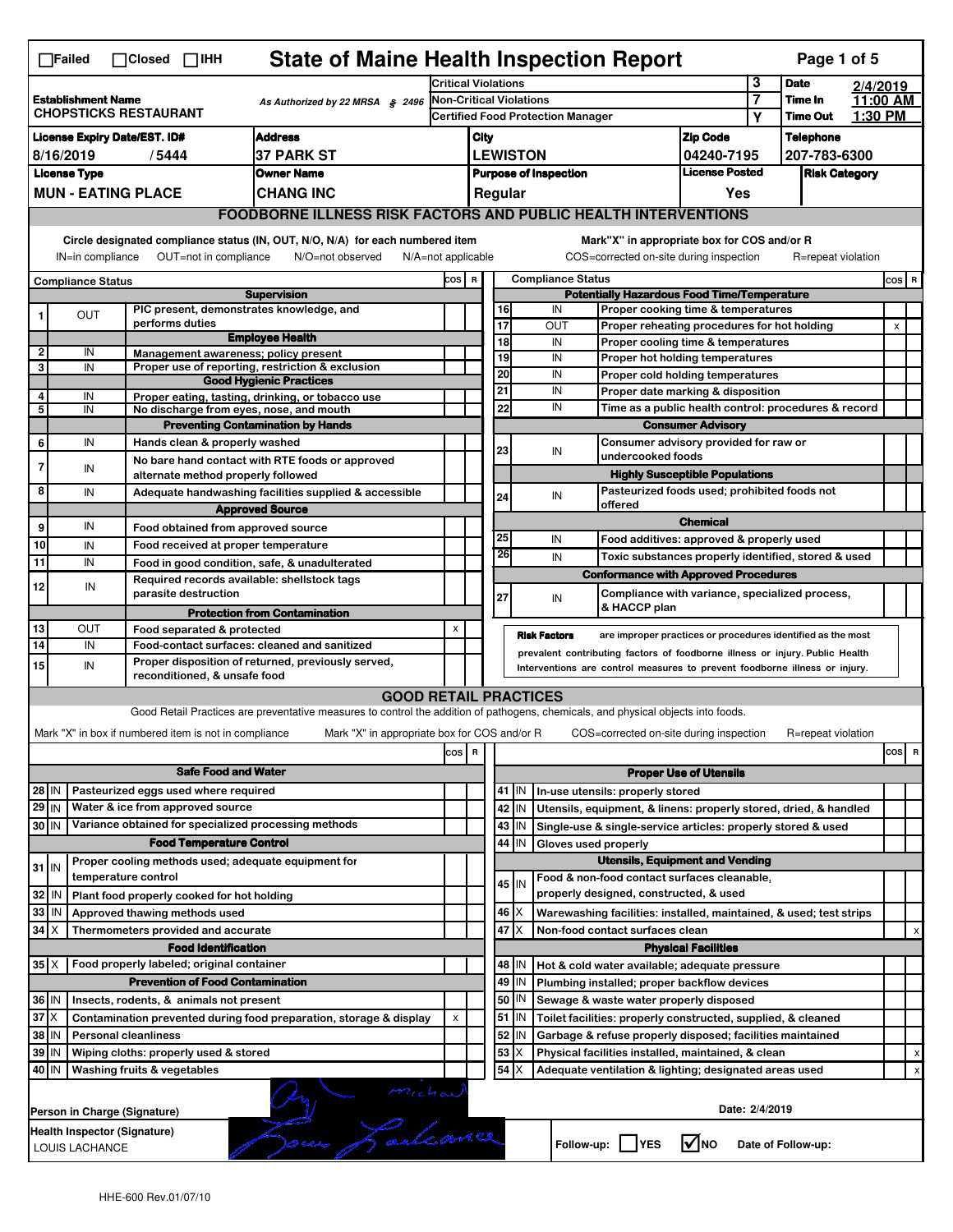|                                                           |                                     |                                    | <b>State of Maine Health Inspection Report</b>                |              |                               | Page 2 of 5                      |
|-----------------------------------------------------------|-------------------------------------|------------------------------------|---------------------------------------------------------------|--------------|-------------------------------|----------------------------------|
| <b>Establishment Name</b><br><b>CHOPSTICKS RESTAURANT</b> |                                     | As Authorized by 22 MRSA<br>\$2496 |                                                               |              | 2/4/2019<br><b>Date</b>       |                                  |
| <b>License Expiry Date/EST. ID#</b><br>8/16/2019<br>/5444 | <b>Address</b><br><b>37 PARK ST</b> |                                    | City / State<br><b>LEWISTON</b>                               | /ME          | <b>Zip Code</b><br>04240-7195 | <b>Telephone</b><br>207-783-6300 |
|                                                           |                                     |                                    | <b>Temperature Observations</b>                               |              |                               |                                  |
| Location                                                  | <b>Temperature</b>                  |                                    |                                                               | <b>Notes</b> |                               |                                  |
| <b>Black beans</b>                                        | $37*$                               | Walk in cooler                     |                                                               |              |                               |                                  |
| White rice                                                | $187*$                              | Hot holding (rice cooker)          |                                                               |              |                               |                                  |
| Raw chicken wing                                          | $36*$                               | Beverage air cooler                |                                                               |              |                               |                                  |
| Water                                                     | $121*$                              | Hand sink                          |                                                               |              |                               |                                  |
| Garlic and oil                                            | $41*$                               | Cold holding (ice)                 |                                                               |              |                               |                                  |
| Egg drop soup                                             | 178*                                | Hot holding                        |                                                               |              |                               |                                  |
| Cooked chicken finger                                     | $125*$                              |                                    | Precooked, panned for buffet and sent. *COS, reheated to 170* |              |                               |                                  |
| Low-temp dish machine                                     |                                     | 50 ppm rinse aquired               |                                                               |              |                               |                                  |
| Chow mein                                                 | $191*$                              | Panned for buffet                  |                                                               |              |                               |                                  |
| Raw pork                                                  | $37*$                               | Meat refrigerator unit             |                                                               |              |                               |                                  |

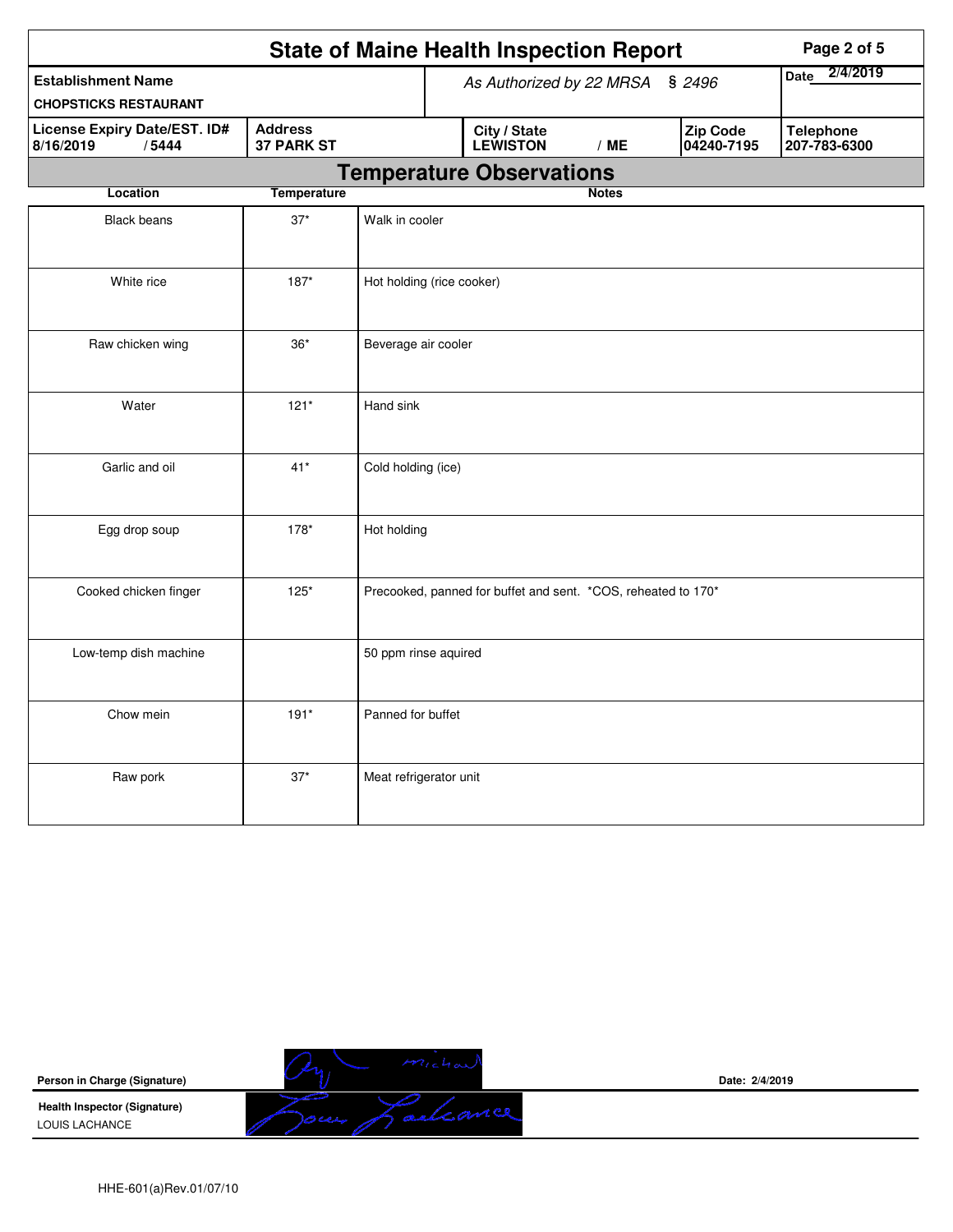|                                                                                                                                                                                             |                                     | <b>State of Maine Health Inspection Report</b>                                                                                                     |           |                               |      | Page 3 of 5 |
|---------------------------------------------------------------------------------------------------------------------------------------------------------------------------------------------|-------------------------------------|----------------------------------------------------------------------------------------------------------------------------------------------------|-----------|-------------------------------|------|-------------|
| <b>Establishment Name</b>                                                                                                                                                                   |                                     |                                                                                                                                                    |           |                               | Date | 2/4/2019    |
| <b>CHOPSTICKS RESTAURANT</b>                                                                                                                                                                |                                     |                                                                                                                                                    |           |                               |      |             |
| License Expiry Date/EST. ID#<br>8/16/2019<br>/5444                                                                                                                                          | <b>Address</b><br><b>37 PARK ST</b> | City / State<br><b>LEWISTON</b>                                                                                                                    | <b>ME</b> | <b>Zip Code</b><br>04240-7195 |      |             |
|                                                                                                                                                                                             |                                     | <b>Observations and Corrective Actions</b>                                                                                                         |           |                               |      |             |
|                                                                                                                                                                                             |                                     | Violations cited in this report must be corrected within the time frames below, or as stated in sections<br>8-405.11 and 8-406.11 of the Food Code |           |                               |      |             |
| 1: 2-102.11.(C).(1).(4-16): C: Person In Charge could not respond correctly to questions regarding areas of knowledge dealing with food handling.                                           |                                     |                                                                                                                                                    |           |                               |      |             |
| INSPECTOR NOTES: PIC coud not state minimum internal temperature of cooked chicken and could not recite the big 5 foodborne illnesses. Red folder<br>discussed and given to owners.         |                                     |                                                                                                                                                    |           |                               |      |             |
| 13: 3-302.11.(A).(1).(A): N: Raw Ready-to-Eat food not protected from cross contamination from raw animal foods during storage, preparation, holding,<br>or display.                        |                                     |                                                                                                                                                    |           |                               |      |             |
| INSPECTOR NOTES: Raw chicken stored over Ready To Eat foods. Store any ready to eat food over raw chicken and other meats, fish. *COS                                                       |                                     |                                                                                                                                                    |           |                               |      |             |
| 17: 3-403.11.(A): C: PHF not properly reheated to 165 F for 15 seconds for hot holding.                                                                                                     |                                     |                                                                                                                                                    |           |                               |      |             |
| INSPECTOR NOTES: Pre-cooked chicken fingers not reheated to 165 <sup>*</sup> or more. PHF must be reheated to 165 <sup>*</sup> or more before being served. *COS                            |                                     |                                                                                                                                                    |           |                               |      |             |
| 34: 4-302.12.(A): N: Inadequate number of food temperature measuring devices provided.                                                                                                      |                                     |                                                                                                                                                    |           |                               |      |             |
| INSPECTOR NOTES: Establishment does not have a food thermometer. Purchase food probe thermometer immediately to ensure proper cooking of<br>PHF's.                                          |                                     |                                                                                                                                                    |           |                               |      |             |
| 35: 3-601.12.(C): N: Food presented for consumption not honestly presented due to unidentified surimi.                                                                                      |                                     |                                                                                                                                                    |           |                               |      |             |
| INSPECTOR NOTES: Surimi product identified as crab in rangoons. Crab rangoons must be noted as "imitation crabmeat" to comply with Food Code.                                               |                                     |                                                                                                                                                    |           |                               |      |             |
| 37: 3-303.11: C: Ice used as exterior coolant being used as an ingredient.                                                                                                                  |                                     |                                                                                                                                                    |           |                               |      |             |
| INSPECTOR NOTES: Ice used for beverages used to cool condiments. Store condiments and ingredients in place other than ice used for consumption.<br>*COS                                     |                                     |                                                                                                                                                    |           |                               |      |             |
| 46: 4-302.14: N: No chemical test kit available.                                                                                                                                            |                                     |                                                                                                                                                    |           |                               |      |             |
| INSPECTOR NOTES: No test kit for chlorine, needed for low temp dish machine. Call contracted service representitive and aquire test strips.                                                 |                                     |                                                                                                                                                    |           |                               |      |             |
| 47: 4-602.13: N: Non-food contact surfaces are not cleaned at a frequency necessary to preclude accumulation of soil residues.                                                              |                                     |                                                                                                                                                    |           |                               |      |             |
| INSPECTOR NOTES: **REPEAT**Dish machine, shelving for clean dishes, shelving used to store take out containers and electrical power strips are<br>dirty. Clean more often and as neccasary. |                                     |                                                                                                                                                    |           |                               |      |             |
| 53: 6-501.12: N: The physical facilities are not clean.                                                                                                                                     |                                     |                                                                                                                                                    |           |                               |      |             |
| INSPECTOR NOTES: **REPEAT** Floors under and behind equipment, walls behind food preperation area and sprinkler heads need more thorough<br>cleaning.                                       |                                     |                                                                                                                                                    |           |                               |      |             |
| 54: 6-501.14.(A): N: Ventilation not clean.                                                                                                                                                 |                                     |                                                                                                                                                    |           |                               |      |             |
| INSPECTOR NOTES: **REPEAT** Return air vents have a large accumilation of dust and dirt. Clean more often to prevent build up.                                                              |                                     |                                                                                                                                                    |           |                               |      |             |
|                                                                                                                                                                                             |                                     |                                                                                                                                                    |           |                               |      |             |
| Person in Charge (Signature)                                                                                                                                                                |                                     |                                                                                                                                                    |           | Date: 2/4/2019                |      |             |
| <b>Health Inspector (Signature)</b>                                                                                                                                                         |                                     | Lalcance                                                                                                                                           |           |                               |      |             |
| LOUIS LACHANCE                                                                                                                                                                              |                                     |                                                                                                                                                    |           |                               |      |             |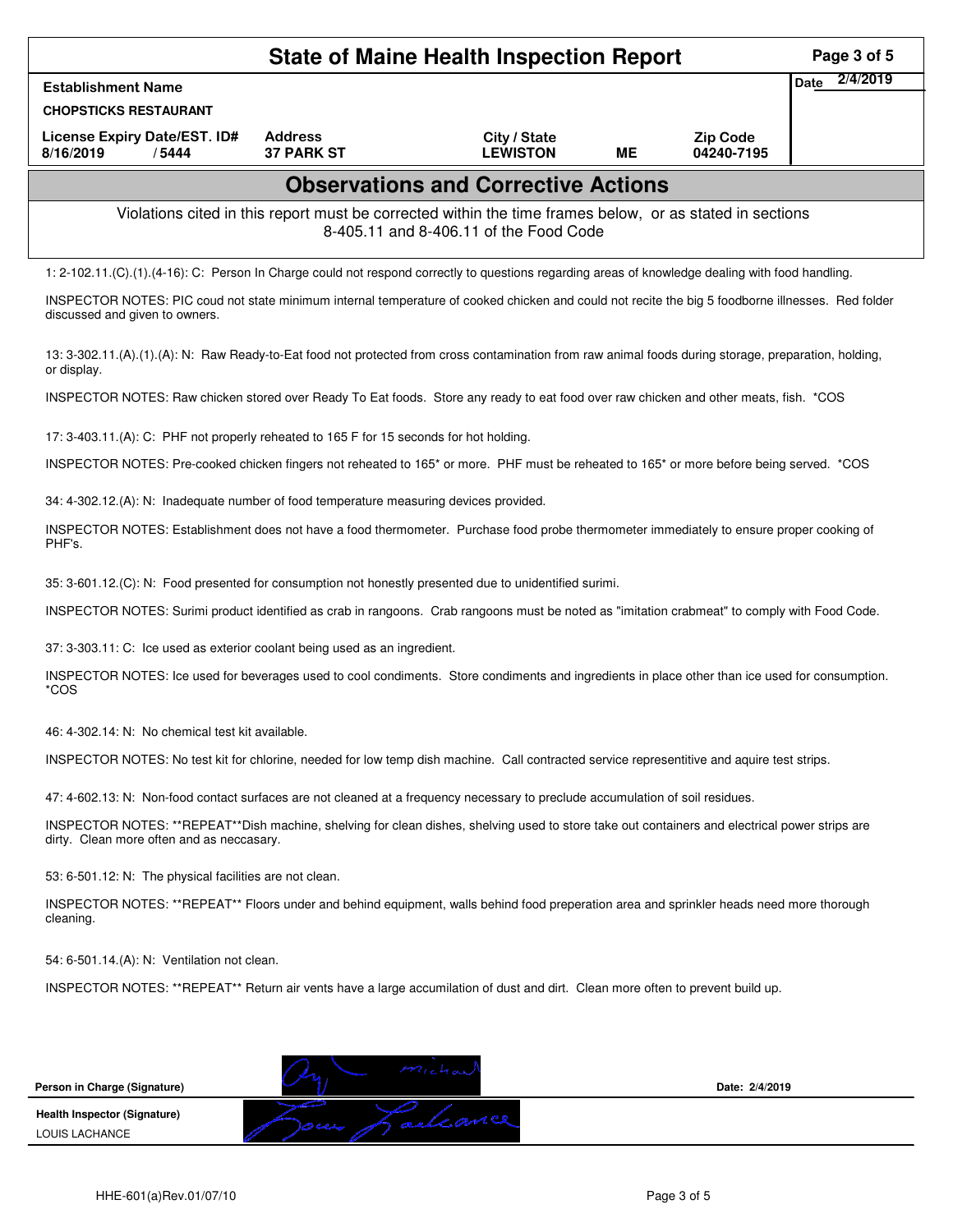|                                                     | Page 4 of 5                         |                                 |    |                               |                  |  |  |  |
|-----------------------------------------------------|-------------------------------------|---------------------------------|----|-------------------------------|------------------|--|--|--|
| <b>Establishment Name</b>                           |                                     |                                 |    |                               | 2/4/2019<br>Date |  |  |  |
| <b>CHOPSTICKS RESTAURANT</b>                        |                                     |                                 |    |                               |                  |  |  |  |
| License Expiry Date/EST. ID#<br>8/16/2019<br>/ 5444 | <b>Address</b><br><b>37 PARK ST</b> | City / State<br><b>LEWISTON</b> | ME | <b>Zip Code</b><br>04240-7195 |                  |  |  |  |
| <b>Inspection Notes</b>                             |                                     |                                 |    |                               |                  |  |  |  |

Certified Food Protection Manager: Michael Chang exp. 2/27/22

Unless directed otherwise, all Eating Establishments are required to submit a copy of their Certified Food Protection Manager (CFPM) certificate. A CFPM must be hired at the time of a new eating establishment opening or within 60 days of when a CFPM leaves employment. For a list of CFPM courses and trainers go to http://www.maine.gov/healthinspection/training.htm Please provide a copy of this certification(s) to Carol Gott, Health Inspection Program, 286 Water St. 3rd Floor, Augusta, ME 04333, carol.gott@maine.gov or faxing to 207-287-3165.

Please include the name of your establishment and the establishment ID# with your certification(s).

Employee Health Policy:

The Health Inspection Program has implemented an educational public health initiative on Employee Health on March 1, 2017. The policy handouts will be provided to you by your inspector and reviewed during inspection for compliance. They are also available on the Program's website: http://www.maine.gov/healthinspection

2013 Maine Food Code Adoption:

The Maine Food Code was adopted in October of 2013. Please refer to our website for a copy, http://www.maine.gov/healthinspection. Following are a few of the major changes: \* No Bare Hand Contact with Ready-To-Eat Food. \* Establishments must have clean-up procedures for employees to follow following vomiting and diarrheal events. \* Date marking of Ready-to-eat potentially hazardous foods.

Violation Correction Timeframe:

Critical violations should be corrected on site, but in any event, within 10 days. The licensee must contact Louis Lachance when the critical violation has been addressed at 207-513-3125 extension 3224 or at llachance@lewistonmaine.gov. Non-critical violations must be corrected within 30 days. Failure to satisfactorily correct these violations before the follow-up inspection may result in enforcement proceedings by the Department to include fines and penalties. License renewals can be denied if violations are not corrected within the noted timeframes.

C= Critical violation and NC= Non-critical violation:

"Critical violation" means a provision of the Food Code that, if in non-compliance, is more likely than other violations to contribute to food contamination, illness or environmental health hazard.

Additional Inspection Fee:

License fees provide for two inspections per year. When additional inspections are required, the Department may charge an additional \$100 fee to cover the costs of each additional inspection or visit.

## Document Retention/Posting:

Pursuant to the Maine Food Code, the establishment's current license must be displayed. In addition, a sign or placard must be posted in a conspicuous area notifying consumers that a copy of the most recent inspection report is available upon request. CFPM certificates must be posted in a conspicuous area and must be available to the Department upon request.